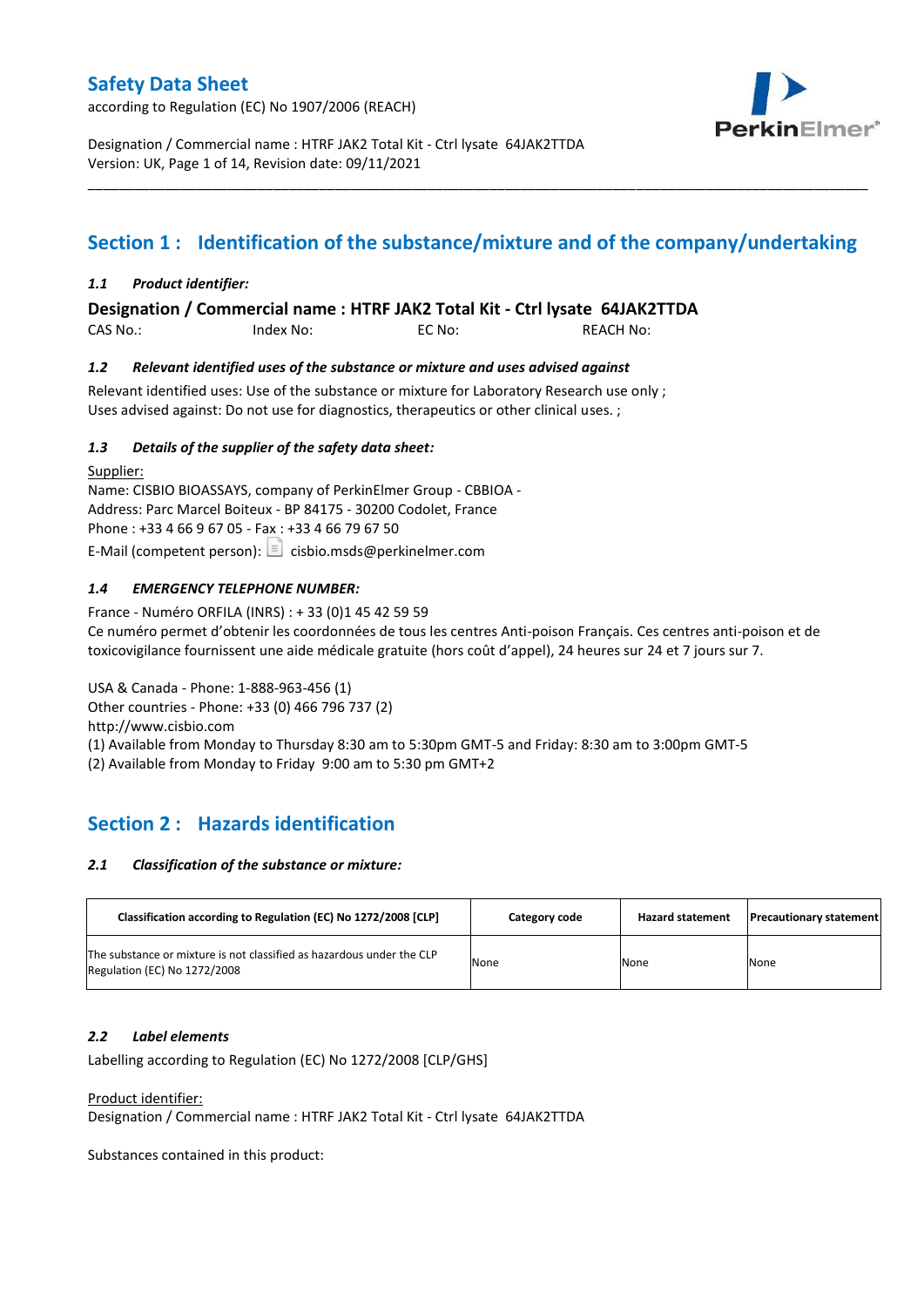according to Regulation (EC) No 1907/2006 (REACH)



Designation / Commercial name : HTRF JAK2 Total Kit - Ctrl lysate 64JAK2TTDA Version: UK, Page 2 of 14, Revision date: 09/11/2021

Hazard pictograms

Signal word:

Hazard and precautionary statements:

#### *2.3 Other hazards*

The mixture contains substances classified as 'Substances of Very High Concern' (SVHC) published by the European CHemicals Agency (ECHA) under article 57 of REACH at levels of 0.1% or higher. This substance or mixture contains no components considered to be either persistent, bioaccumulative and toxic (PBT), or very persistent and very bioaccumulative (vPvB) at levels of 0.1% or higher ; Adverse human health effects and symptoms:

\_\_\_\_\_\_\_\_\_\_\_\_\_\_\_\_\_\_\_\_\_\_\_\_\_\_\_\_\_\_\_\_\_\_\_\_\_\_\_\_\_\_\_\_\_\_\_\_\_\_\_\_\_\_\_\_\_\_\_\_\_\_\_\_\_\_\_\_\_\_\_\_\_\_\_\_\_\_\_\_\_\_\_\_\_\_\_\_\_\_\_\_\_\_\_\_\_\_\_\_\_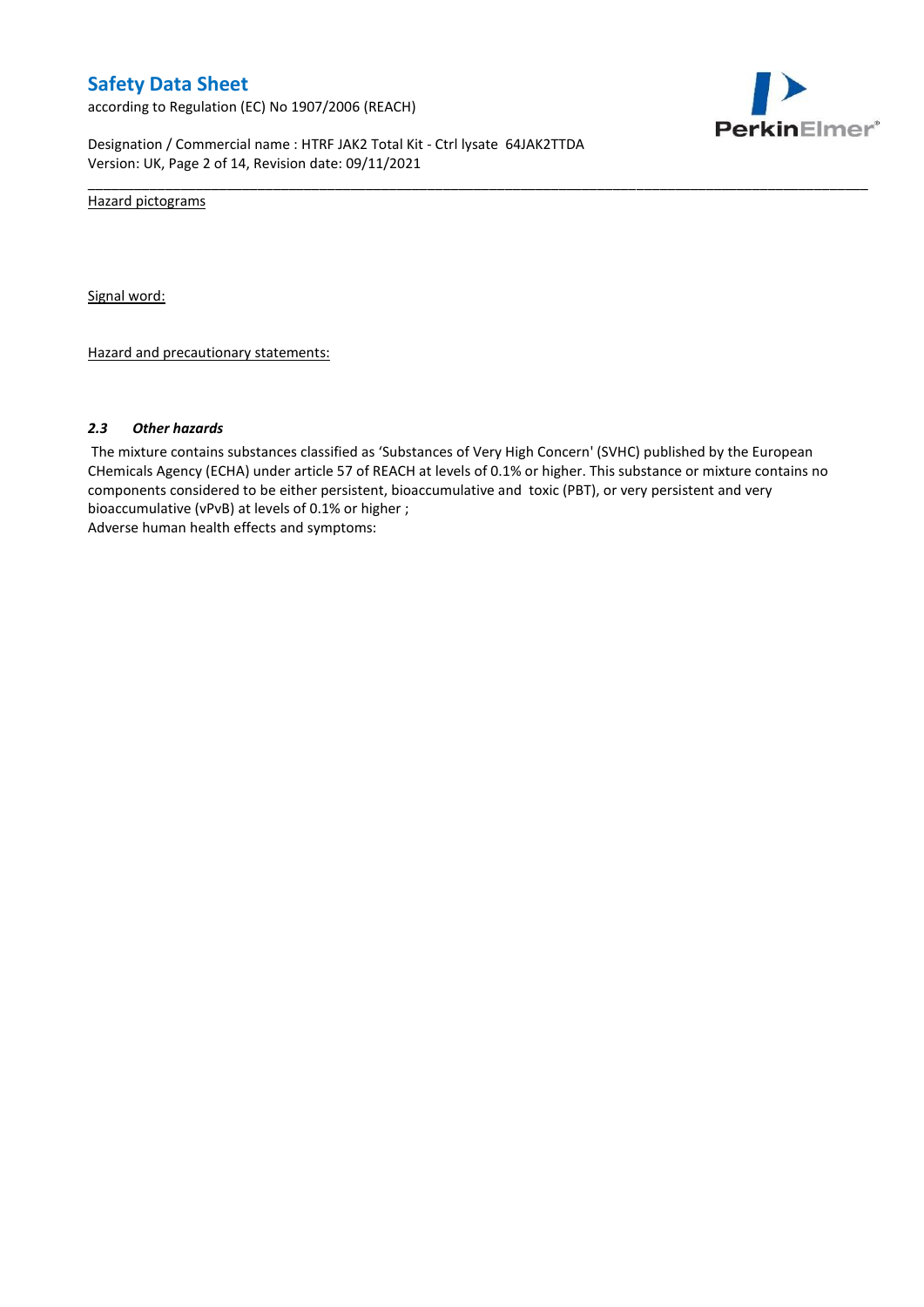according to Regulation (EC) No 1907/2006 (REACH)



Designation / Commercial name : HTRF JAK2 Total Kit - Ctrl lysate 64JAK2TTDA Version: UK, Page 3 of 14, Revision date: 09/11/2021

# **Section 3 : Composition/information on ingredients**

### *3.2 Mixtures*

Hazardous ingredients:

| Substance name                                                                                 | CAS <sub>n</sub> ° | Index n° | EC n°     | <b>Classification according Regulation (EC)</b><br>No. 1272 [CLP]                                                                                                                                                                    | Concentration<br>(%) | <b>SCL</b> | M-factor |
|------------------------------------------------------------------------------------------------|--------------------|----------|-----------|--------------------------------------------------------------------------------------------------------------------------------------------------------------------------------------------------------------------------------------|----------------------|------------|----------|
| $4-(2-$<br>hydroxyethyl)piperazin-1-7365-45-9<br>vlethanesulphonic acid                        |                    |          | 230-907-9 |                                                                                                                                                                                                                                      | $< 3\%$              |            |          |
| Poly(oxy-1,2-ethanediyl),<br>$\alpha$ -[4-(1,1,3,3-<br>tetramethylbutyl)phenyl]-<br>ω-hydroxy- | 9002-93-1          |          |           | Acute toxicity - Acute Tox. 4 - H302 - Oral<br>Hazardous to the aquatic environment -<br>Aquatic Chronic 2 - H411<br>Serious eye damage/eye irritation - Eye<br>Dam. 1 - H318<br>Skin corrosion/irritation - Skin Irrit. 2 -<br>H315 | $< 1\%$              |            |          |

\_\_\_\_\_\_\_\_\_\_\_\_\_\_\_\_\_\_\_\_\_\_\_\_\_\_\_\_\_\_\_\_\_\_\_\_\_\_\_\_\_\_\_\_\_\_\_\_\_\_\_\_\_\_\_\_\_\_\_\_\_\_\_\_\_\_\_\_\_\_\_\_\_\_\_\_\_\_\_\_\_\_\_\_\_\_\_\_\_\_\_\_\_\_\_\_\_\_\_\_\_

Additional information:

Full text of H- and EUH-phrases: see SECTION 16.

## **Section 4 : First aid measures**

#### *4.1 Description of first aid measures*

**General information**:Do not leave affected person unattended. ;

**Following inhalation**: In case of respiratory tract irritation, consult a physician. ;

**Following skin contact**:After contact with skin, wash immediately with water ;

**Following eye contact**:After contact with the eyes, rinse with water with the eyelids open for a sufficient length of time, then consult an ophthalmologist immediately. ;

**Following ingestion**:Do NOT induce vomiting. ;

**Self-protection of the first aider**:

### *4.2 Most important symptoms and effects, both acute and delayed*

Symptoms:No known symptoms to date. ; Effects:

### *4.3 Indication of any immediate medical attention and special treatment needed*

Notes for the doctor:

## **Section 5 : Firefighting measures**

### *5.1 Extinguishing media:*

**Suitable extinguishing media**:This product is not flammable. Use extinguishing agent suitable for type of surrounding fire ;

#### *5.2 Special hazards arising from the substance or mixture*

Hazardous combustion products:/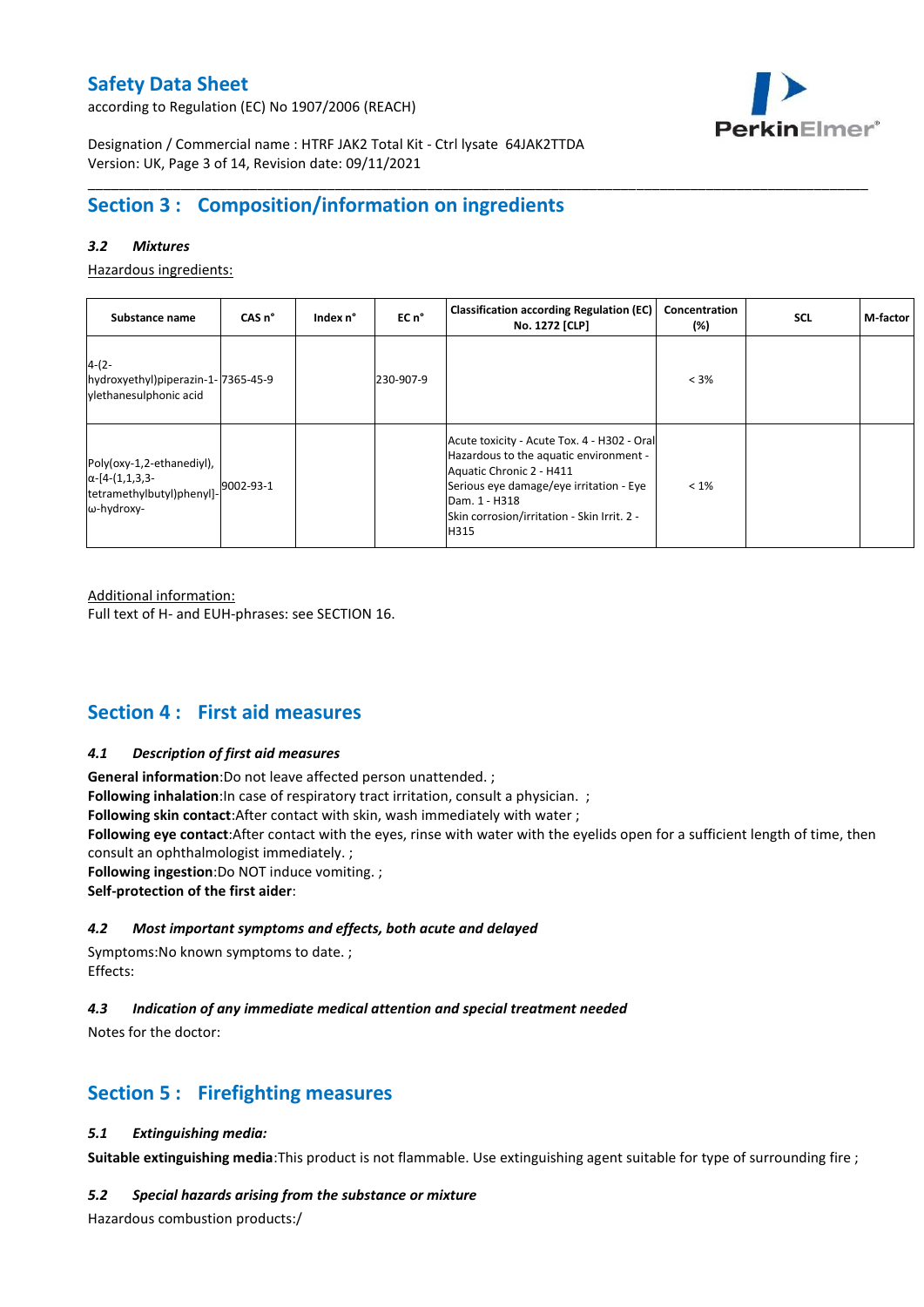according to Regulation (EC) No 1907/2006 (REACH)



Designation / Commercial name : HTRF JAK2 Total Kit - Ctrl lysate 64JAK2TTDA Version: UK, Page 4 of 14, Revision date: 09/11/2021

\_\_\_\_\_\_\_\_\_\_\_\_\_\_\_\_\_\_\_\_\_\_\_\_\_\_\_\_\_\_\_\_\_\_\_\_\_\_\_\_\_\_\_\_\_\_\_\_\_\_\_\_\_\_\_\_\_\_\_\_\_\_\_\_\_\_\_\_\_\_\_\_\_\_\_\_\_\_\_\_\_\_\_\_\_\_\_\_\_\_\_\_\_\_\_\_\_\_\_\_\_

### *5.3 Advice for fire-fighters*

Wear Protective clothing. ;

# **Section 6 : Accidental release measures**

### *6.1 Personal precautions, protective equipment and emergency procedures*

Emergency procedures: Provide adequate ventilation. ;

### *6.2 Environmental precautions*

Do not allow to enter into surface water or drains. ;

### *6.3 Methods and material for containment and cleaning up*

For cleaning up:Suitable material for taking up: Absorbing material, organic ; Other information:

#### *6.4 Reference to other sections*

Additional information:

## **Section 7 : Handling and storage**

### *7.1 Precautions for safe handling*

Protective measures: Advice on safe handling:Avoid contact with skin, eyes and clothes. ; Fire preventions:

Do not eat, drink or smoke in areas where reagents are handled. ; Advice on general occupational hygiene Handle in accordance with good industrial hygiene and safety practice ;

#### *7.2 Conditions for safe storage, including any incompatibilities*

Technical measures and storage conditions: Requirements for storage rooms and vessels:Keep container tightly closed. ; Hints on storage assembly: Materials to avoid: Further information on storage conditions:

#### *7.3 Specific end uses:*

Recommendations on specific end uses: Observe technical data sheet. ;

# **Section 8 : Exposure controls/personal protection**

*8.1 Control parameters*

Preliminary remark: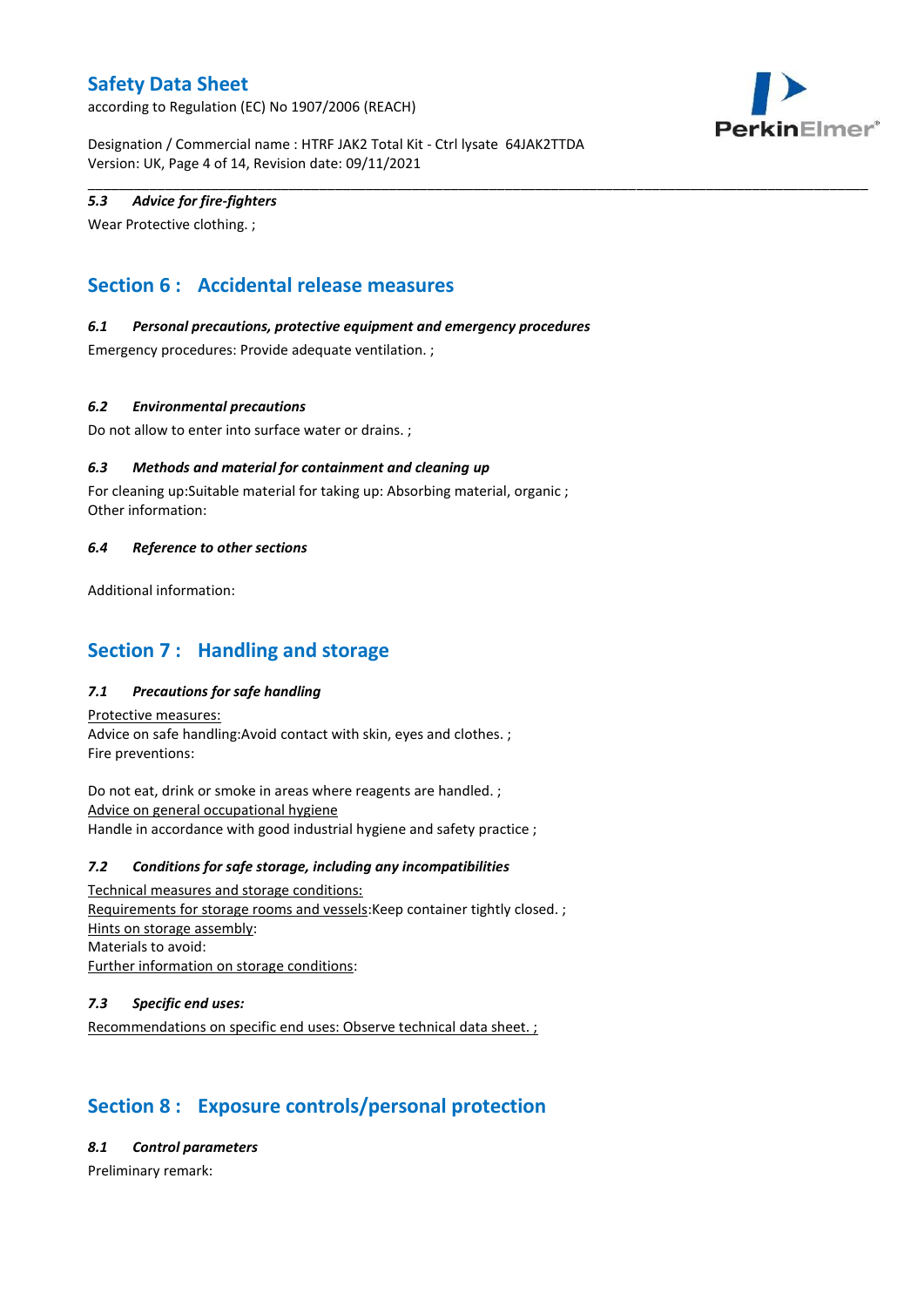according to Regulation (EC) No 1907/2006 (REACH)



Designation / Commercial name : HTRF JAK2 Total Kit - Ctrl lysate 64JAK2TTDA Version: UK, Page 5 of 14, Revision date: 09/11/2021

### 8.1.1 Occupational exposure limits:

#### • France

| Source:                   |           | Informations relatives à la réglementation VME (France) : ED 984, 07.2012 |               |           |            |           |  |  |  |  |  |  |  |
|---------------------------|-----------|---------------------------------------------------------------------------|---------------|-----------|------------|-----------|--|--|--|--|--|--|--|
| <b>Substance</b>          | EC No.    | CAS-No                                                                    | $VLE$ (mg/m3) | VLE (ppm) | VME(mg/m3) | VME (ppm) |  |  |  |  |  |  |  |
| 7365-45-9 / 230-<br>907-9 | 230-907-9 | 7365-45-9                                                                 |               |           |            |           |  |  |  |  |  |  |  |

\_\_\_\_\_\_\_\_\_\_\_\_\_\_\_\_\_\_\_\_\_\_\_\_\_\_\_\_\_\_\_\_\_\_\_\_\_\_\_\_\_\_\_\_\_\_\_\_\_\_\_\_\_\_\_\_\_\_\_\_\_\_\_\_\_\_\_\_\_\_\_\_\_\_\_\_\_\_\_\_\_\_\_\_\_\_\_\_\_\_\_\_\_\_\_\_\_\_\_\_\_

#### • Spain

| Source:                   | <b>June 2015</b> | Limites de Exposicion Profesional para Agentes Quimicos en Espana<br>Instituto Nacional de Seguridad e Higiene en el Trabajo |                  |              |                  |              |  |  |  |  |  |  |
|---------------------------|------------------|------------------------------------------------------------------------------------------------------------------------------|------------------|--------------|------------------|--------------|--|--|--|--|--|--|
| Substance                 | EC No.           | CAS-No                                                                                                                       | $VLA-EC$ (mg/m3) | VLA-EC (ppm) | $VLA-ED$ (mg/m3) | VLA-ED (ppm) |  |  |  |  |  |  |
| 7365-45-9 / 230-<br>907-9 | 230-907-9        | 7365-45-9                                                                                                                    |                  |              |                  |              |  |  |  |  |  |  |

### **•** Germany

| Source:               | TRGS 900, June 2015, BAuA |               |               |           |
|-----------------------|---------------------------|---------------|---------------|-----------|
| <b>Substance</b>      | EC No.                    | <b>CAS No</b> | $AGW$ (mg/m3) | AGW (ppm) |
| 7365-45-9 / 230-907-9 | 230-907-9                 | 7365-45-9     |               |           |

- Italia
- Greece
- UK
- OSHA (USA)

| Source:              |           | Occupational Safety and Health Administration (OSHA) Permissible Exposure Limits (PELS) from 29 CFR 1910.1000<br><b>OSHA Permissible</b><br><b>OSHA Permissible</b><br><b>OSHA Permissible</b><br><b>OSHA Permissible</b> |                                                 |                                                    |                                                                                          |  |  |  |  |  |  |  |  |  |
|----------------------|-----------|---------------------------------------------------------------------------------------------------------------------------------------------------------------------------------------------------------------------------|-------------------------------------------------|----------------------------------------------------|------------------------------------------------------------------------------------------|--|--|--|--|--|--|--|--|--|
| Substance            | EC-No.    | CAS-No                                                                                                                                                                                                                    | <b>Exposure Limit (PEL)</b><br>8-hour TWA (ppm) | <b>Exposure Limit (PEL) 8-</b><br>hour TWA (mg/m3) | <b>Exposure Limit (PEL)</b><br><b>Exposure Limit (PEL)</b><br>STEL (mg/m3)<br>STEL (ppm) |  |  |  |  |  |  |  |  |  |
| 7365-45-9 / 230-907- | 230-907-9 | 7365-45-9                                                                                                                                                                                                                 |                                                 |                                                    |                                                                                          |  |  |  |  |  |  |  |  |  |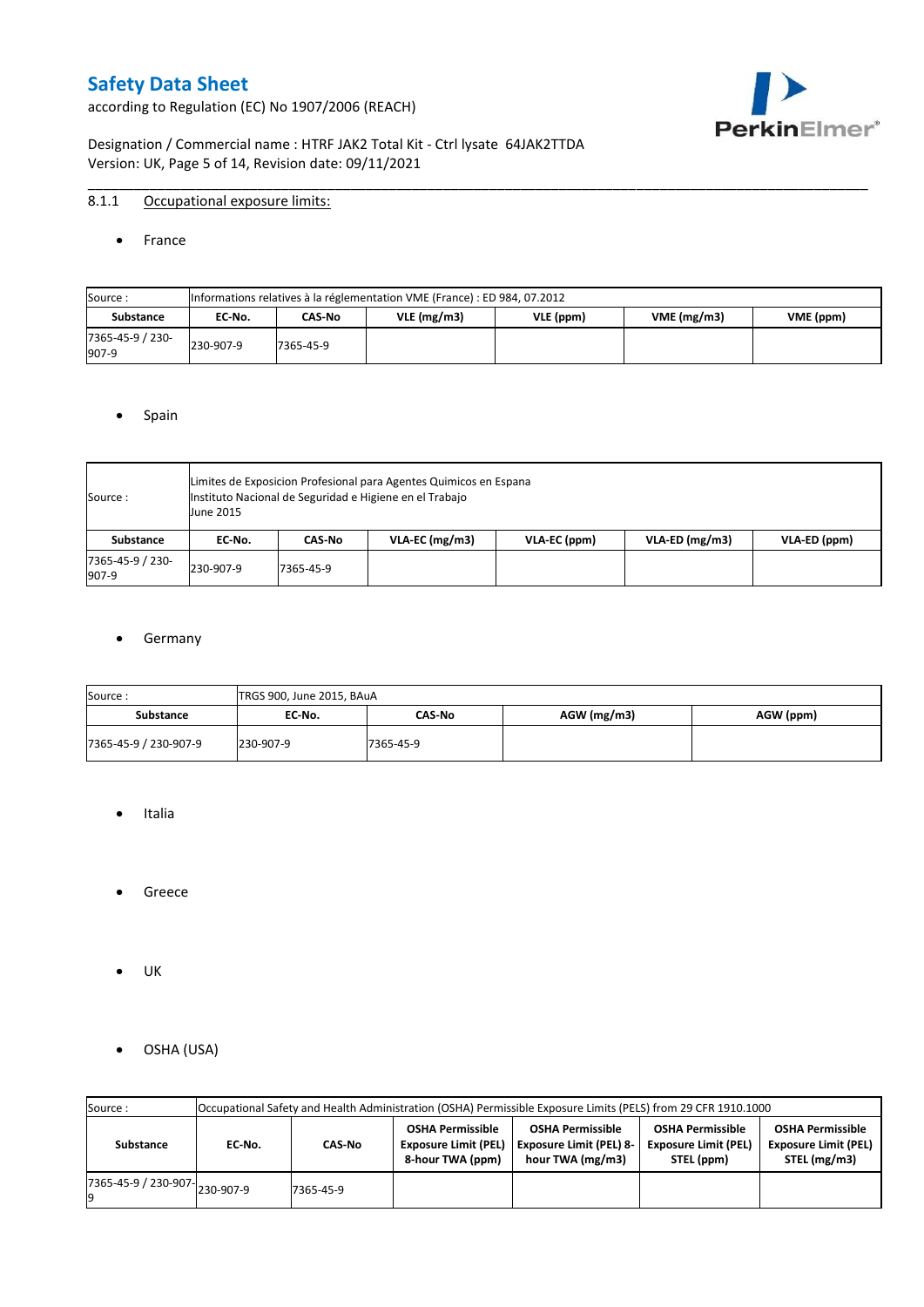according to Regulation (EC) No 1907/2006 (REACH)



## Designation / Commercial name : HTRF JAK2 Total Kit - Ctrl lysate 64JAK2TTDA Version: UK, Page 6 of 14, Revision date: 09/11/2021

### 8.1.2 Biological limit values (Germany):

| Source:               | List of recommended health-based biological limit values (BLVs) and biological guidance values (BGVs), June 2014 |           |               |           |  |  |  |  |  |  |
|-----------------------|------------------------------------------------------------------------------------------------------------------|-----------|---------------|-----------|--|--|--|--|--|--|
| Substance             | EC No.                                                                                                           | CAS-No    | $BLV$ (mg/m3) | BLV (ppm) |  |  |  |  |  |  |
| 7365-45-9 / 230-907-9 | 230-907-9                                                                                                        | 7365-45-9 |               |           |  |  |  |  |  |  |

\_\_\_\_\_\_\_\_\_\_\_\_\_\_\_\_\_\_\_\_\_\_\_\_\_\_\_\_\_\_\_\_\_\_\_\_\_\_\_\_\_\_\_\_\_\_\_\_\_\_\_\_\_\_\_\_\_\_\_\_\_\_\_\_\_\_\_\_\_\_\_\_\_\_\_\_\_\_\_\_\_\_\_\_\_\_\_\_\_\_\_\_\_\_\_\_\_\_\_\_\_

### 8.1.3 Exposure limits at intended use (Germany):

| Source:<br>TRGS 903, November 2015, BAuA |           |           |             |           |
|------------------------------------------|-----------|-----------|-------------|-----------|
| Substance                                | EC No.    | CAS-No    | BGW (mg/m3) | BGW (ppm) |
| 7365-45-9 / 230-907-9                    | 230-907-9 | 7365-45-9 |             |           |

## 8.1.4 DNEL/PNEC-values:

• DNEL worker

| Source:                  |                     | <b>GESTIS</b> – substance database |                                                 |                                                       |                                                             |                                                  |                                                       |                                                         |                                                             |
|--------------------------|---------------------|------------------------------------|-------------------------------------------------|-------------------------------------------------------|-------------------------------------------------------------|--------------------------------------------------|-------------------------------------------------------|---------------------------------------------------------|-------------------------------------------------------------|
| Substance                | EC No.              | <b>CAS-No</b>                      | Acute - dermal.<br>local effects<br>(mg/kg/day) | Long-term-<br>dermal, local<br>effects<br>(mg/kg/day) | $Long-term -$<br>dermal.<br>systemic effects<br>(mg/kg/day) | Acute –<br>linhalation. local<br>effects (mg/m3) | Acute -<br>inhalation.<br>systemic effects<br>(mg/m3) | Long-term –<br>linhalation. locall<br>effects $(mg/m3)$ | $Long-term -$<br>inhalation.<br>systemic effects<br>(mg/m3) |
| 7365-45-9 /<br>230-907-9 | 230-907-9 7365-45-9 |                                    |                                                 |                                                       |                                                             |                                                  | 23.5-23.5                                             |                                                         |                                                             |

### DNEL consumer

| Source:                  |        | <b>IGESTIS</b> – substance database |                                                 |                                                          |                                                          |                                                  |                                                       |                                                         |                                                             |
|--------------------------|--------|-------------------------------------|-------------------------------------------------|----------------------------------------------------------|----------------------------------------------------------|--------------------------------------------------|-------------------------------------------------------|---------------------------------------------------------|-------------------------------------------------------------|
| Substance                | EC No. | CAS-No                              | Acute - dermal.<br>local effects<br>(mg/kg/day) | Long-term $-$<br>dermal, local<br>effects<br>(mg/kg/day) | Long-term-<br>dermal.<br>systemic effects<br>(mg/kg/day) | Acute –<br>linhalation. local<br>effects (mg/m3) | Acute -<br>inhalation.<br>systemic effects<br>(mg/m3) | $Long-term -$<br>linhalation. local<br>leffects (mg/m3) | Long-term $-$<br>inhalation.<br>systemic effects<br>(mg/m3) |
| 7365-45-9 /<br>230-907-9 |        | 230-907-9 7365-45-9                 |                                                 |                                                          |                                                          |                                                  |                                                       |                                                         |                                                             |

DNEL remark:

• PNEC

| Source:          | <b>INERIS</b>                  |               |            |                                                                                                                    |  |              |                      |  |  |                            |  |  |                      |  |  |
|------------------|--------------------------------|---------------|------------|--------------------------------------------------------------------------------------------------------------------|--|--------------|----------------------|--|--|----------------------------|--|--|----------------------|--|--|
|                  |                                |               |            |                                                                                                                    |  | PNEC AQUATIC |                      |  |  |                            |  |  | <b>PNEC Sediment</b> |  |  |
| <b>Substance</b> | EC-No.                         | <b>CAS-No</b> | freshwater |                                                                                                                    |  | marine water | intermittent release |  |  | freshwater<br>marine water |  |  |                      |  |  |
|                  |                                |               |            | [(mg/L)  (mg/kg)  (ppm)  (mg/L)  (mg/kg)  (ppm)  (mg/L)  (mg/kg)  (ppm)  (mg/L) (mg/kg) (ppm) (mg/L) (mg/kg) (ppm) |  |              |                      |  |  |                            |  |  |                      |  |  |
| 7365-45-9        | / 230-907- 230-907-9 7365-45-9 |               |            |                                                                                                                    |  |              |                      |  |  |                            |  |  |                      |  |  |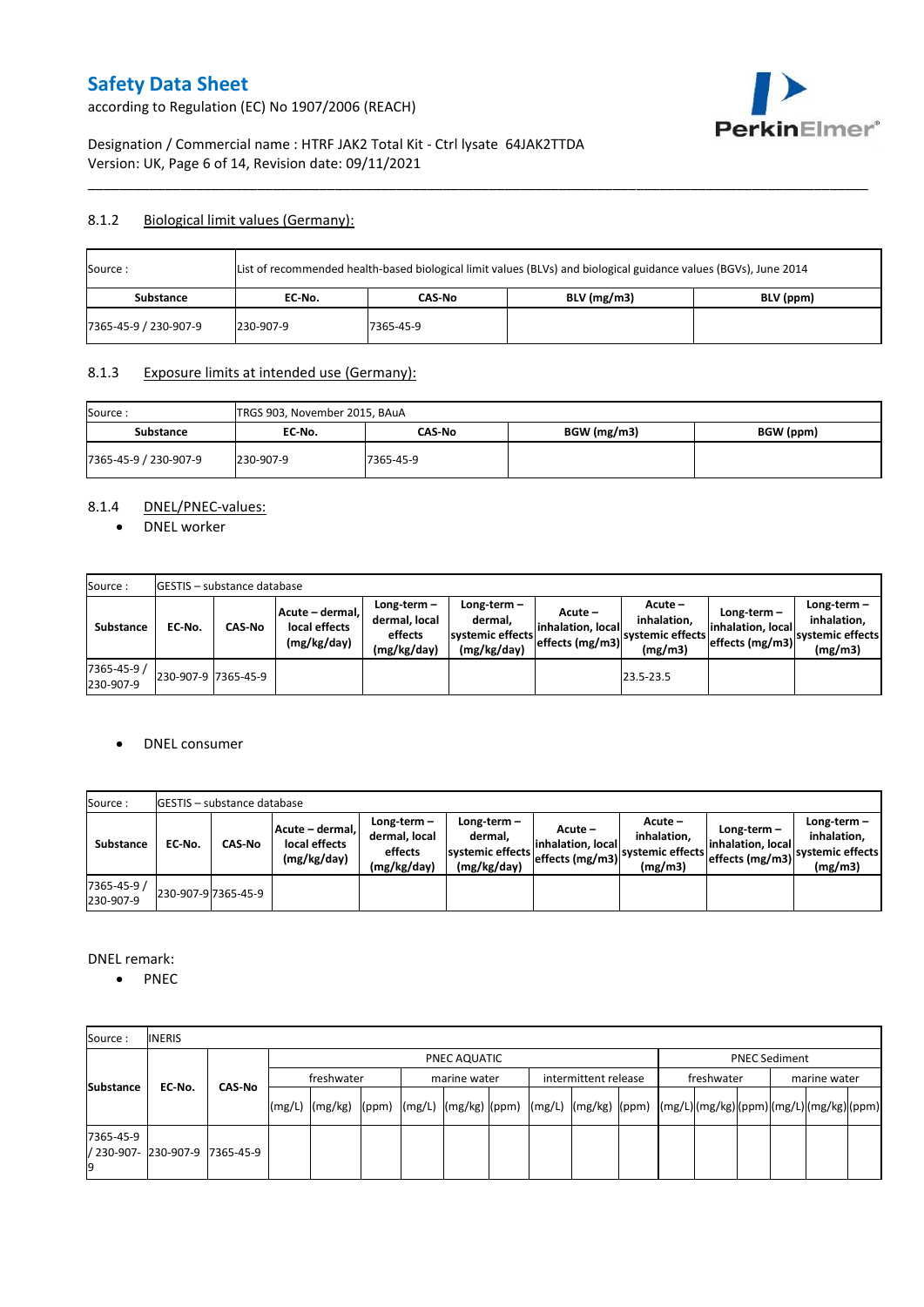according to Regulation (EC) No 1907/2006 (REACH)



## Designation / Commercial name : HTRF JAK2 Total Kit - Ctrl lysate 64JAK2TTDA Version: UK, Page 7 of 14, Revision date: 09/11/2021

| Source:                  | <b>INERIS</b> |               |                                                    |         |       |        |                                         |       |        |         |       |        |         |       |
|--------------------------|---------------|---------------|----------------------------------------------------|---------|-------|--------|-----------------------------------------|-------|--------|---------|-------|--------|---------|-------|
|                          |               |               | Others                                             |         |       |        |                                         |       |        |         |       |        |         |       |
| <b>Substance</b>         | EC-No.        | <b>CAS-No</b> | PNEC sewage treatment<br><b>PNEC soil</b><br>plant |         |       |        | PNEC secondary<br>PNEC air<br>poisoning |       |        |         |       |        |         |       |
|                          |               |               | (mg/L)                                             | (mg/kg) | (ppm) | (mg/L) | (mg/kg)                                 | (ppm) | (mg/L) | (mg/kg) | (ppm) | (mg/L) | (mg/kg) | (ppm) |
| 7365-45-9 /<br>230-907-9 | 230-907-9     | 7365-45-9     |                                                    |         |       |        |                                         |       |        |         |       |        |         |       |

PNEC remark:

Control parameters remark:

### *8.2 Exposure controls*

- 8.2.1 Appropriate engineering controls:
- 8.2.2 Personal protective equipment:

**Eye / Face protection**: Safety glasses with side-shields ;

**Skin protection**:Gloves ;

**Respiratory protection**:Ensure adequate ventilation ;

**Thermal hazards**:

8.2.3 Environmental exposure controls:

# **Section 9 : Physical and chemical properties**

### *9.1 Information on basic physical and chemical properties*

|--|

| <b>Appearance</b>                                      |            |
|--------------------------------------------------------|------------|
| Physical state                                         | Liquid     |
| Colour<br>the control of the control of the control of | Colorless: |
| Odour                                                  |            |
| Odour threshold (ppm)                                  |            |

|                                          |                                       | Value | Concentration<br>(mol/L) | Method | Temperature (°C) | Pressure (kPa) | Remark |
|------------------------------------------|---------------------------------------|-------|--------------------------|--------|------------------|----------------|--------|
| pH                                       |                                       |       |                          |        |                  |                |        |
| Melting point (°C)                       |                                       |       |                          |        |                  |                |        |
| Freezing point (°C)                      |                                       |       |                          |        |                  |                |        |
| Initial boiling point/boiling range (°C) |                                       |       |                          |        |                  |                |        |
| Flash point (°C)                         |                                       |       |                          |        |                  |                |        |
| Evaporation rate (kg/m <sup>2</sup> /h)  |                                       |       |                          |        |                  |                |        |
| Flammability (type:) (%)                 |                                       |       |                          |        |                  |                |        |
| Upper/lower<br>flammability or explosive | Upper explosive limit<br>(%)          |       |                          |        |                  |                |        |
| limits                                   | Lower explosive limit (%)             |       |                          |        |                  |                |        |
| Vapour pressure (kPa)                    |                                       |       |                          |        |                  |                |        |
| Vapour density (g/cm <sup>3</sup> )      |                                       |       |                          |        |                  |                |        |
|                                          | Density (g/cm <sup>3</sup> )          |       |                          |        |                  |                |        |
| Densities                                | Relative density (g/cm <sup>3</sup> ) |       |                          |        |                  |                |        |
|                                          | Bulk density (g/cm <sup>3</sup> )     |       |                          |        |                  |                |        |
|                                          | Critical density (g/cm <sup>3</sup> ) |       |                          |        |                  |                |        |
| Solubility (Type: ) (g/L)                |                                       |       |                          |        |                  |                |        |
| n-octanol/water at pH :                  | Partition coefficient (log Pow)       |       |                          |        |                  |                |        |
| Auto-ignition temperature (°C)           |                                       |       |                          |        |                  |                |        |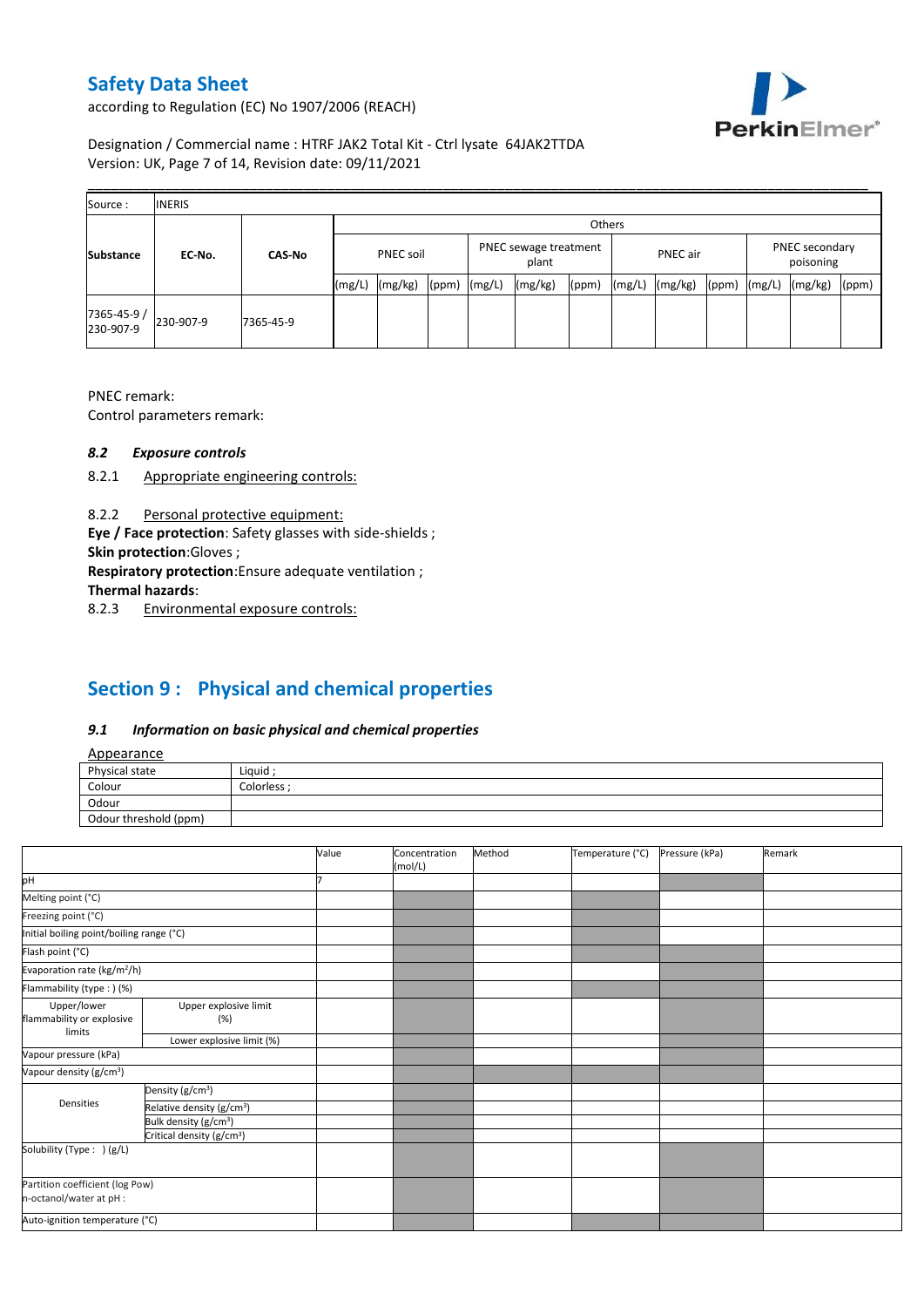according to Regulation (EC) No 1907/2006 (REACH)



### Designation / Commercial name : HTRF JAK2 Total Kit - Ctrl lysate 64JAK2TTDA Version: UK, Page 8 of 14, Revision date: 09/11/2021

| Decomposition temperature (°C)<br>Decomposition energy: kJ |                                           |  |  |  |
|------------------------------------------------------------|-------------------------------------------|--|--|--|
| Viscosity<br>Viscosity, dynamic (poiseuille)               |                                           |  |  |  |
|                                                            | Viscosity, cinematic (cm <sup>3</sup> /s) |  |  |  |
| Oxidising properties                                       |                                           |  |  |  |
| <b>Explosive properties</b>                                |                                           |  |  |  |

\_\_\_\_\_\_\_\_\_\_\_\_\_\_\_\_\_\_\_\_\_\_\_\_\_\_\_\_\_\_\_\_\_\_\_\_\_\_\_\_\_\_\_\_\_\_\_\_\_\_\_\_\_\_\_\_\_\_\_\_\_\_\_\_\_\_\_\_\_\_\_\_\_\_\_\_\_\_\_\_\_\_\_\_\_\_\_\_\_\_\_\_\_\_\_\_\_\_\_\_\_

### *9.2 Other information:*

No other relevant data available

# **Section 10 : Stability and reactivity**

- *10.1 Reactivity* This material is considered to be non-reactive under normal use conditions. ;
- *10.2 Chemical stability*
- *10.3 Possibility of hazardous reactions*
- *10.4 Conditions to avoid:*
- *10.5 Incompatible materials:*
- *10.6 Hazardous decomposition products:*

Does not decompose when used for intended uses. ;

## **Section 11 : Toxicological information**

Toxicokinetics, metabolism and distribution

### *11.1 Information on toxicological effects*

**Substances** 

**Acute toxicity**

Animal data: Acute oral toxicity:

| Substance name | LD50<br>(mg/kg) | <b>Species</b> | Method | Symptoms / delayed effects | Remark |
|----------------|-----------------|----------------|--------|----------------------------|--------|
| 9002-93-1      | 1800-1800       | Rat            |        |                            |        |

Acute dermal toxicity:

Acute inhalative toxicity:

Practical experience / human evidence: Assessment / Classification: General Remark: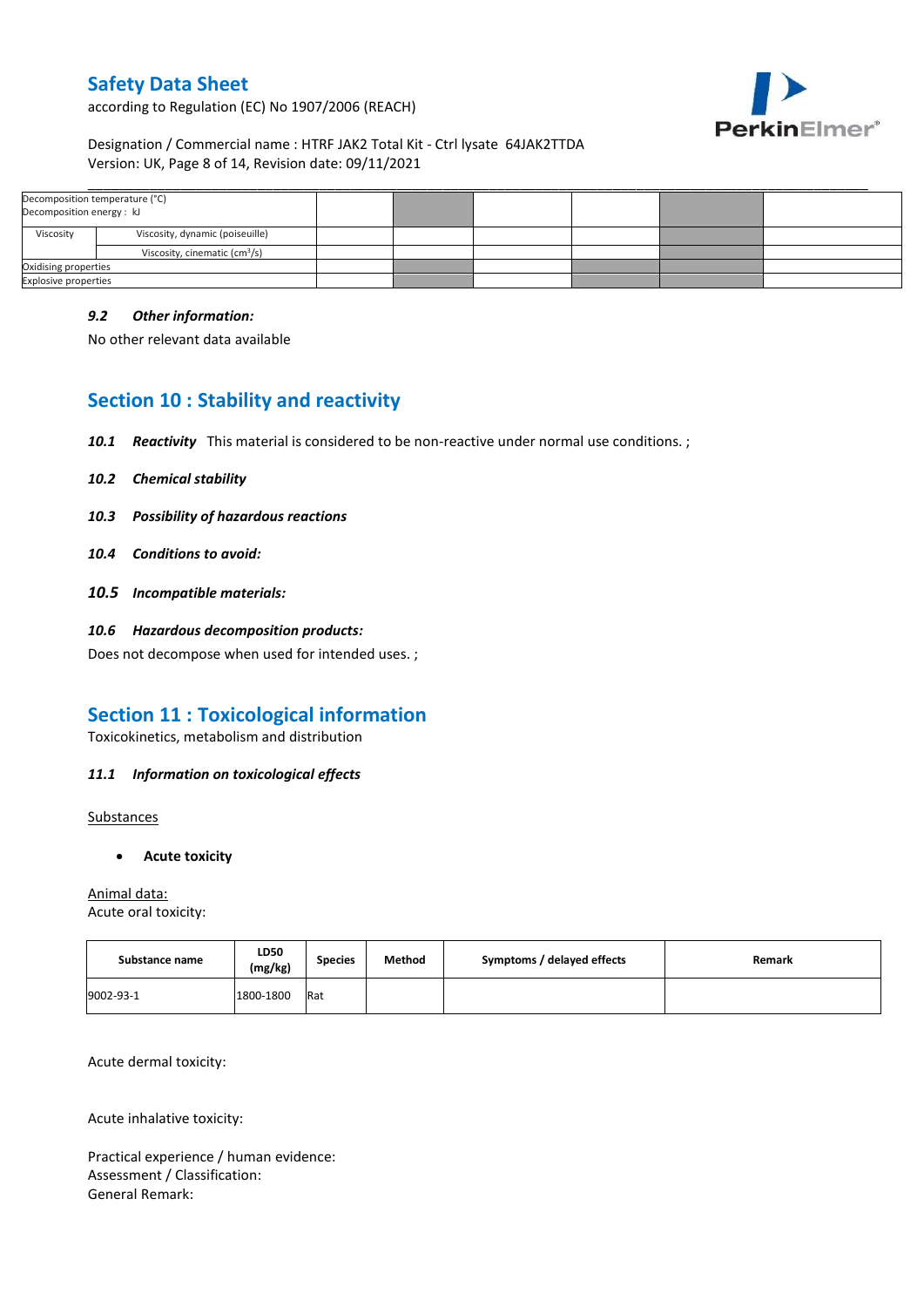according to Regulation (EC) No 1907/2006 (REACH)



Designation / Commercial name : HTRF JAK2 Total Kit - Ctrl lysate 64JAK2TTDA Version: UK, Page 9 of 14, Revision date: 09/11/2021

#### **•** Skin corrosion/irritation

Animal data:

| : name<br>Substance | <b>Species</b> | Method | Exposure time | revaluation. | Score<br>. | Remark |
|---------------------|----------------|--------|---------------|--------------|------------|--------|
| 9002-93             |                |        |               |              |            |        |

\_\_\_\_\_\_\_\_\_\_\_\_\_\_\_\_\_\_\_\_\_\_\_\_\_\_\_\_\_\_\_\_\_\_\_\_\_\_\_\_\_\_\_\_\_\_\_\_\_\_\_\_\_\_\_\_\_\_\_\_\_\_\_\_\_\_\_\_\_\_\_\_\_\_\_\_\_\_\_\_\_\_\_\_\_\_\_\_\_\_\_\_\_\_\_\_\_\_\_\_\_

In-vitro skin test method: In-vitro skin test result: Assessment / Classification:

### **Eye damage/irritation**

Animal data:

| : name<br>substance | <b>Species</b> | $ -$<br>Method | <b>Exposure time</b> | Result/evaluation | Score | Remark |
|---------------------|----------------|----------------|----------------------|-------------------|-------|--------|
| 9002-93-1           | .<br>Rabbit    |                |                      | irritation        |       |        |

In vitro eye test method: In vitro eye test result: Assessment / Classification:

#### **CMR effects (carcinogenity, mutagenicity and toxicity for reproduction)**

o Germ cell mutagenicity:

Animal data:

Assessment / Classification:

o Carcinogenicity

Practical experience / human evidence: Animal data:

Other information: Assessment / Classification:

o Reproductive toxicity

Practical experience / human evidence: Animal data:

Other information: Assessment / Classification:

Overall assessment on CMR properties:

- **Specific target organ toxicity (single exposure)**
	- o STOT SE 1 and 2

Animal data:

Other information: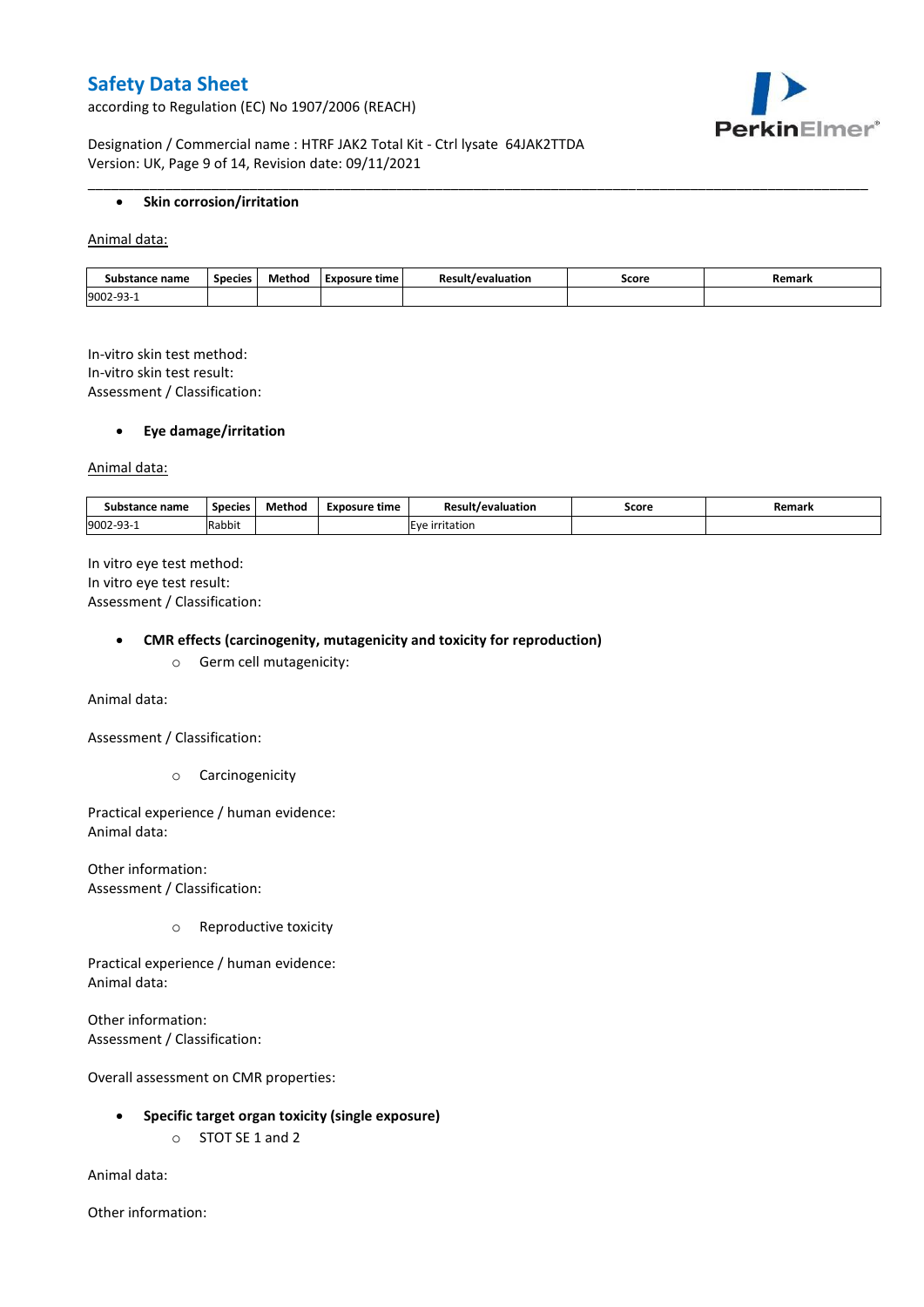according to Regulation (EC) No 1907/2006 (REACH)



Designation / Commercial name : HTRF JAK2 Total Kit - Ctrl lysate 64JAK2TTDA Version: UK, Page 10 of 14, Revision date: 09/11/2021

o STOT SE 3

Practical experience / human evidence:

Other information: Assessment / Classification:

#### **Specific target organ toxicity (repeated exposure)**

Practical experience / human evidence: Animal data:

Assessment / Classification: Other information

**Aspiration hazard**

Practical experience / human evidence: Experimental data: viscosity data: see SECTION 9. Assessment / Classification: Remark:

11.1.1 Mixtures No toxicological information is available for the mixture itself

## **Section 12 : Ecological information**

In case that test data regarding one endpoint/differentiation exist for the mixture itself, the classification is carried out according to the substance criteria (excluding biodegradation and bioaccumulation). If no test data exist, the criteria for mixture classification has to be used (calculation method) in this case the toxicological data of the ingredients are shown.

\_\_\_\_\_\_\_\_\_\_\_\_\_\_\_\_\_\_\_\_\_\_\_\_\_\_\_\_\_\_\_\_\_\_\_\_\_\_\_\_\_\_\_\_\_\_\_\_\_\_\_\_\_\_\_\_\_\_\_\_\_\_\_\_\_\_\_\_\_\_\_\_\_\_\_\_\_\_\_\_\_\_\_\_\_\_\_\_\_\_\_\_\_\_\_\_\_\_\_\_\_

#### *12.1 Aquatic toxicity:*

Acute (short-term) fish toxicity

| Source:          | Informations relatives à la réglementation VME (France) : ED 984, 07.2012 |               |                       |                       |                  |                                                  |                              |        |        |                       |  |  |  |
|------------------|---------------------------------------------------------------------------|---------------|-----------------------|-----------------------|------------------|--------------------------------------------------|------------------------------|--------|--------|-----------------------|--|--|--|
| <b>Substance</b> | EC-No.                                                                    | <b>CAS-No</b> | <b>LC50</b><br>(mg/L) | <b>EC50</b><br>(mg/L) | Test<br>duration | <b>Species</b>                                   | Result/<br><b>Evaluation</b> | Method | Remark | <b>General Remark</b> |  |  |  |
| 9002-93-1        |                                                                           | 9002-93-1     | 8.9                   |                       |                  | Pimephales<br>96 promelas<br>(fathead<br>minnow) |                              |        |        |                       |  |  |  |

Chronic (long-term) fish toxicity

| Source           | Informations relatives à la réglementation VME (France) : ED 984, 07.2012 |                                                                                                                    |  |  |  |  |  |  |  |  |  |  |
|------------------|---------------------------------------------------------------------------|--------------------------------------------------------------------------------------------------------------------|--|--|--|--|--|--|--|--|--|--|
| <b>Substance</b> | EC No.                                                                    | $\vert$ NOEC (mg/L) $\vert$ Test duration<br><b>CAS-No</b><br>Method<br><b>General Remark</b><br>Species<br>Remark |  |  |  |  |  |  |  |  |  |  |
| 9002-93-1        |                                                                           | 9002-93-1                                                                                                          |  |  |  |  |  |  |  |  |  |  |

#### Acute (short-term) toxicity to crustacea

Source : Informations relatives à la réglementation VME (France) : ED 984, 07.2012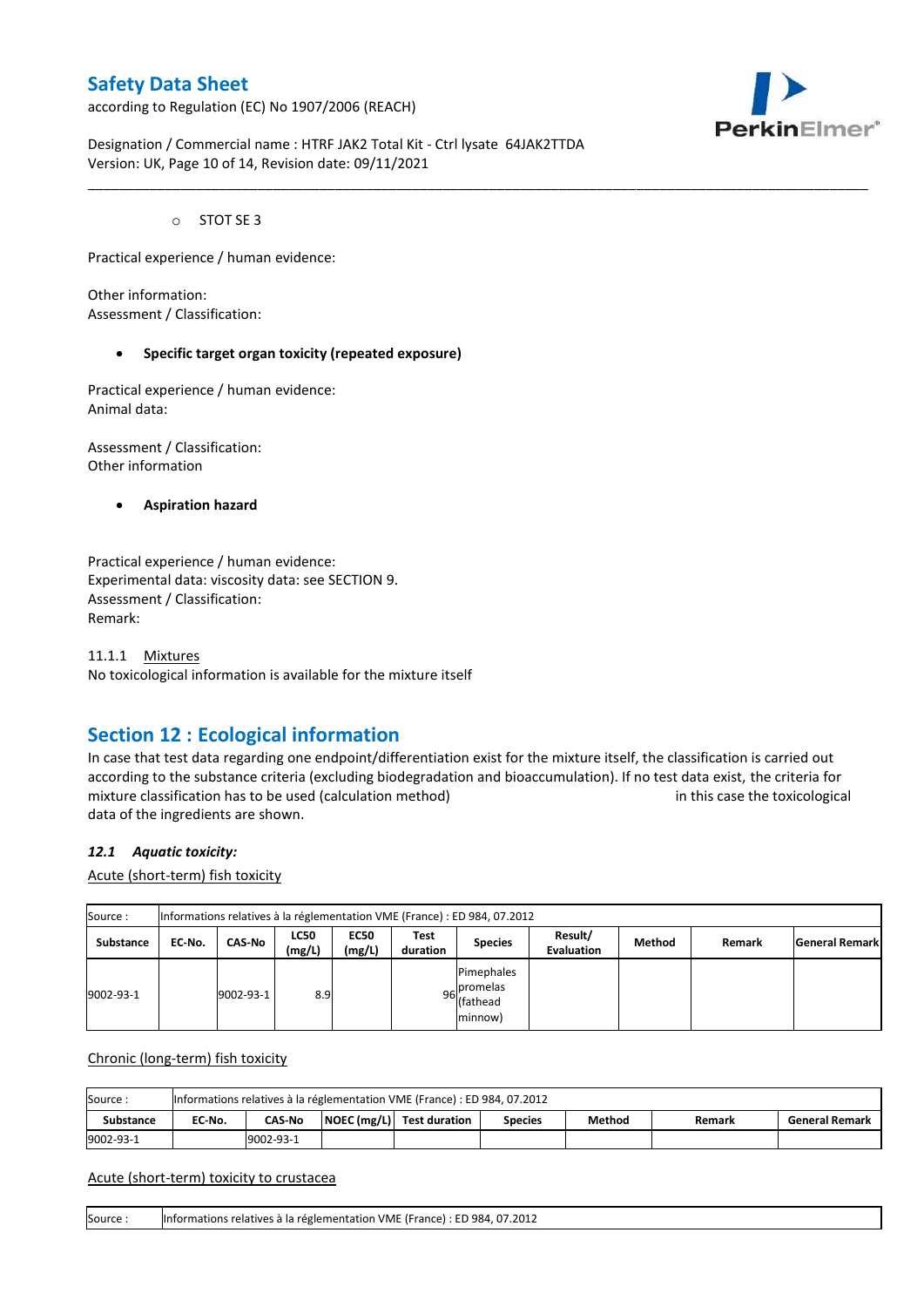PerkinElmer®

according to Regulation (EC) No 1907/2006 (REACH)

## Designation / Commercial name : HTRF JAK2 Total Kit - Ctrl lysate 64JAK2TTDA Version: UK, Page 11 of 14, Revision date: 09/11/2021

| Substance | EC-No. | <b>CAS-No</b> | <b>EC50</b><br>(mg/L) | <b>Test duration</b> | <b>Species</b> | Result/<br><b>Evaluation</b> | Method | Remark | l General Remark I |
|-----------|--------|---------------|-----------------------|----------------------|----------------|------------------------------|--------|--------|--------------------|
| 9002-93-1 |        | 19002-93-1    | 26                    | 48                   |                |                              |        |        |                    |

Chronic (long-term) toxicity to crustacea

| Source:   | Informations relatives à la réglementation VME (France) : ED 984, 07.2012 |                                                                                                             |  |  |  |  |  |  |  |  |  |  |
|-----------|---------------------------------------------------------------------------|-------------------------------------------------------------------------------------------------------------|--|--|--|--|--|--|--|--|--|--|
| Substance | EC-No.                                                                    | NOEC (mg/L)   Test duration<br>Method<br><b>CAS No</b><br><b>General Remark</b><br><b>Species</b><br>Remark |  |  |  |  |  |  |  |  |  |  |
| 9002-93-1 |                                                                           | 9002-93-1                                                                                                   |  |  |  |  |  |  |  |  |  |  |

### Acute (short-term) toxicity to algae and cyanobacteria

| Source:<br>Informations relatives à la réglementation VME (France) : ED 984, 07.2012 |                                                                                                                                              |           |  |  |  |  |  |  |  |  |  |
|--------------------------------------------------------------------------------------|----------------------------------------------------------------------------------------------------------------------------------------------|-----------|--|--|--|--|--|--|--|--|--|
| Substance                                                                            | Result/<br>EC50 (mg/L) Test duration<br><b>General Remark</b><br>CAS-No<br>Method<br>EC No.<br><b>Species</b><br>Remark<br><b>Evaluation</b> |           |  |  |  |  |  |  |  |  |  |
| 9002-93-1                                                                            |                                                                                                                                              | 9002-93-1 |  |  |  |  |  |  |  |  |  |

## Toxicity to microorganisms and other aquatic plants / organisms

| Source:   | Informations relatives à la réglementation VME (France) : ED 984, 07.2012 |           |                 |                |        |        |                       |  |  |
|-----------|---------------------------------------------------------------------------|-----------|-----------------|----------------|--------|--------|-----------------------|--|--|
| Substance | EC No.                                                                    | CAS-No    | EC50 ( $mg/L$ ) | <b>Species</b> | Method | Remark | <b>General Remark</b> |  |  |
| 9002-93-1 |                                                                           | 9002-93-1 |                 |                |        |        |                       |  |  |

Assessment / Classification:

### *12.2 Persistence and degradability*

Biodegradation:

| Source:   | Informations relatives à la réglementation VME (France) : ED 984, 07.2012 |           |                 |                                    |                            |        |                                                                                      |  |  |
|-----------|---------------------------------------------------------------------------|-----------|-----------------|------------------------------------|----------------------------|--------|--------------------------------------------------------------------------------------|--|--|
| Substance | EC No.                                                                    | CAS-No    | <b>Inoculum</b> | <b>Biodegradation</b><br>parameter | Degradation<br>rate $(\%)$ | Method | Remark                                                                               |  |  |
| 9002-93-1 |                                                                           | 9002-93-1 |                 | BOD (% of COD).                    | 36-36                      |        | In accordance with the required<br>stability the product is poorly<br>biodegradable. |  |  |

Abiotic Degradation:

| Source:   |        |               |                                            |                                       |      |    |        |        |
|-----------|--------|---------------|--------------------------------------------|---------------------------------------|------|----|--------|--------|
| Substance | EC-No. | <b>CAS-No</b> | <b>Abiotic</b><br>degradation test<br>type | Half-life time   Temperature  <br>(j) | (°C) | рH | Method | Remark |
| 9002-93-1 |        | 9002-93-1     |                                            |                                       |      |    |        |        |

Assessment / Classification:

## *12.3 Bioaccumulative potential*

Bioconcentration factor (BCF):

| Source:          |        |               |                |        |        |        |
|------------------|--------|---------------|----------------|--------|--------|--------|
| <b>Substance</b> | EC-No. | <b>CAS-No</b> | <b>Species</b> | Result | Method | Remark |
| 9002-93-1        |        | 9002-93-1     |                |        |        |        |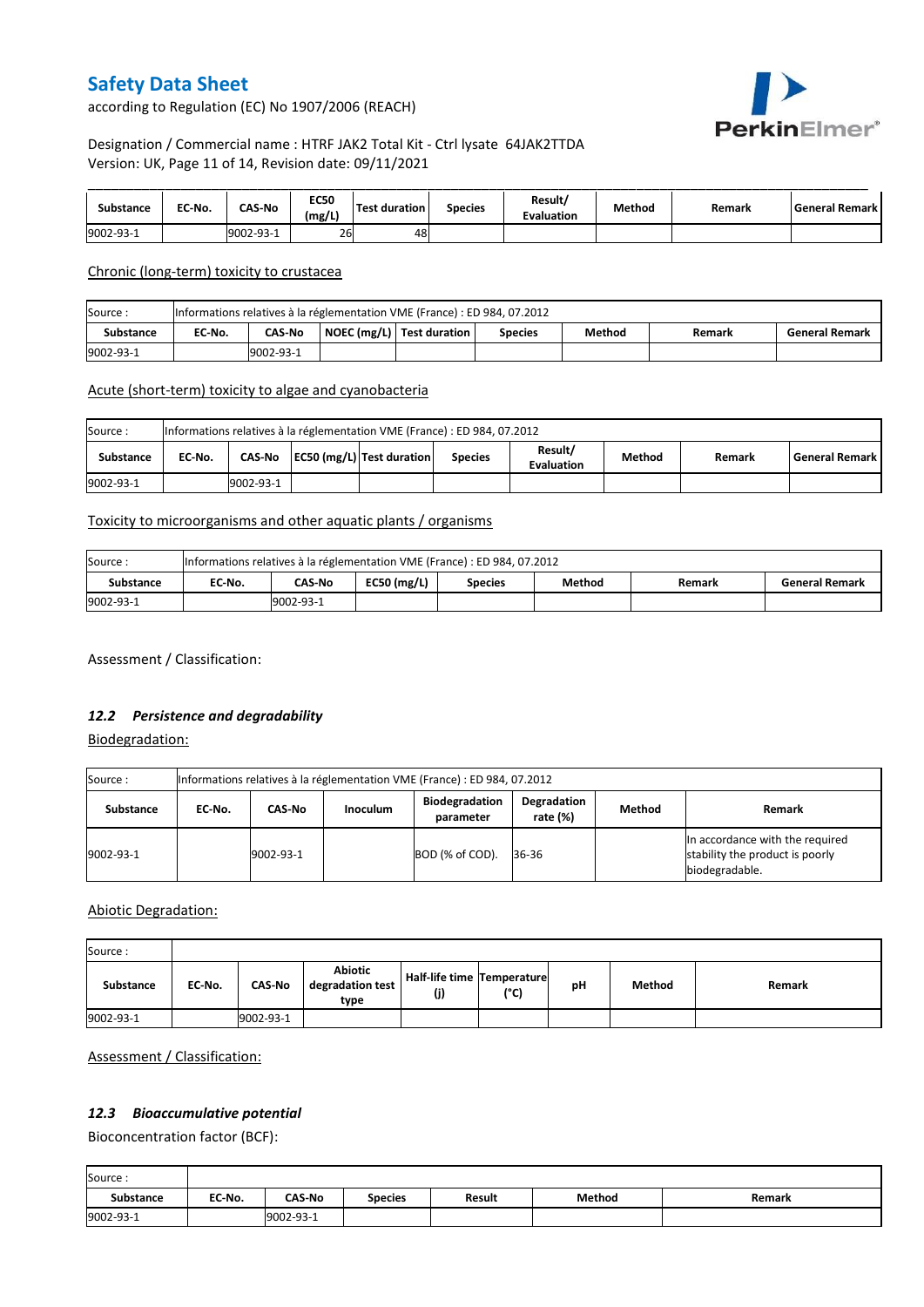according to Regulation (EC) No 1907/2006 (REACH)



Designation / Commercial name : HTRF JAK2 Total Kit - Ctrl lysate 64JAK2TTDA Version: UK, Page 12 of 14, Revision date: 09/11/2021

#### *12.4 Mobility in soil*

| Source:   |       |                 |                     |                          |                                        |         |                                         |                                            |                                          |        |        |
|-----------|-------|-----------------|---------------------|--------------------------|----------------------------------------|---------|-----------------------------------------|--------------------------------------------|------------------------------------------|--------|--------|
| Substance | EC n° |                 | CAS n° Distribution | <b>Transport</b><br>type | Henry's law<br>constant<br>(Pa.m3/mol) | Log KOC | <b>Half-life</b><br>time in<br>soil (j) | Half-life<br>time in<br>fresh<br>water (j) | Half-life<br>time in<br>sea water<br>(j) | Method | Remark |
| 9002-93-1 |       | 9002-<br>$93-1$ |                     |                          |                                        |         |                                         |                                            |                                          |        |        |

\_\_\_\_\_\_\_\_\_\_\_\_\_\_\_\_\_\_\_\_\_\_\_\_\_\_\_\_\_\_\_\_\_\_\_\_\_\_\_\_\_\_\_\_\_\_\_\_\_\_\_\_\_\_\_\_\_\_\_\_\_\_\_\_\_\_\_\_\_\_\_\_\_\_\_\_\_\_\_\_\_\_\_\_\_\_\_\_\_\_\_\_\_\_\_\_\_\_\_\_\_

#### *12.5 Results of PBT and vPvB assessment*

#### *12.6 Other adverse effects:*

Additional ecotoxicological information:

## **Section 13 : Disposal considerations**

#### *13.1 Waste treatment methods*

Waste treatment options:Dispose of waste according to applicable legislation. ;

## **Section 14 : Transport information**

ADR/RID/AND/IMDG/IATA UN No. UN Proper shipping name Transport hazard class(es) Hazard label(s) Packing group

#### *Transport in bulk according to Annex II of MARPOL 73/78 and the IBC Code*

| Land transport (ADR/RID)                                             |                                               |
|----------------------------------------------------------------------|-----------------------------------------------|
| Classification code ADR:                                             | Special Provisions for ADR/RID:               |
| Limited quantities for ADR/RID:                                      | Excepted Quantities for ADR/RID:              |
| Packing Instructions for ADR/RID:                                    | Special packing provisions for ADR/RID:       |
| Mixed packing provisions:                                            |                                               |
| Portable tanks and bulk containers Instructions:                     |                                               |
| Portable tanks and bulk containers Special Provisions:               |                                               |
| <b>ADR Tank Code:</b>                                                | ADR Tank special provisions:                  |
| Vehicle for tank carriage:                                           |                                               |
| Special provisions for carriage Packages:                            |                                               |
| Special provisions for carriage Bulk:                                |                                               |
| Special provisions for carriage for loading, unloading and handling: |                                               |
| Special Provisions for carriage Operation:                           |                                               |
| Hazard identification No:                                            | Transport category (Tunnel restriction code): |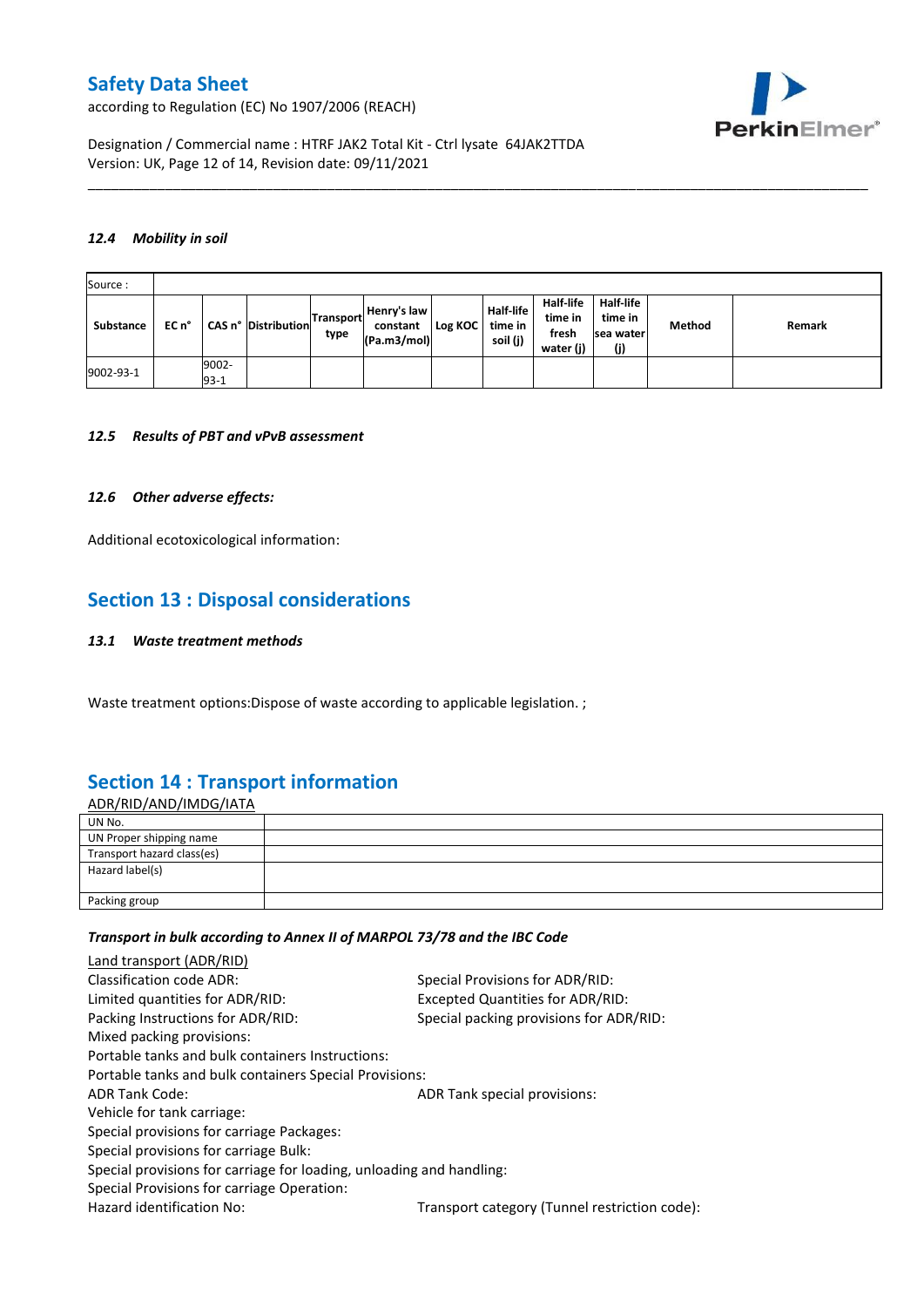according to Regulation (EC) No 1907/2006 (REACH)



Designation / Commercial name : HTRF JAK2 Total Kit - Ctrl lysate 64JAK2TTDA Version: UK, Page 13 of 14, Revision date: 09/11/2021

| Sea transport (IMDG)                                                   |                                            |  |  |  |  |
|------------------------------------------------------------------------|--------------------------------------------|--|--|--|--|
| Marine Pollutant:                                                      | Subsidiary risk(s) for IMDG:               |  |  |  |  |
| Packing provisions for IMDG:                                           | Limited quantities for IMDG:               |  |  |  |  |
| Packing instructions for IMDG:                                         | <b>IBC</b> Instructions:                   |  |  |  |  |
| <b>IBC Provisions:</b>                                                 | <b>IMO</b> tank instructions:              |  |  |  |  |
| UN tank instructions:                                                  | Tanks and bulk Provisions:                 |  |  |  |  |
| EmS:                                                                   | Stowage and segregation for IMDG:          |  |  |  |  |
| Properties and observations:                                           |                                            |  |  |  |  |
|                                                                        |                                            |  |  |  |  |
| Inland waterway transport (ADN)                                        |                                            |  |  |  |  |
| <b>Classification Code ADN:</b>                                        | <b>Special Provisions ADN:</b>             |  |  |  |  |
| Limited quantities ADN:                                                | Excepted quantities ADN:                   |  |  |  |  |
| Carriage permitted:                                                    | Equipment required:                        |  |  |  |  |
| Provisions concerning loading and unloading:                           | Provisions concerning carriage:            |  |  |  |  |
| Number of blue cones/lights:                                           | Remark:                                    |  |  |  |  |
| Air transport (ICAO-TI / IATA-DGR)                                     |                                            |  |  |  |  |
| Subsidiary risk for IATA:                                              | Excepted quantity for IATA:                |  |  |  |  |
| Passenger and Cargo Aircraft Limited Quantities Packing Instructions:  |                                            |  |  |  |  |
| Passenger and Cargo Aircraft Limited Quantities Maximal Net Quantity : |                                            |  |  |  |  |
| Passenger and Cargo Aircraft Packaging Instructions :                  |                                            |  |  |  |  |
| Passenger and Cargo Aircraft Maximal Net Quantity :                    |                                            |  |  |  |  |
| Cargo Aircraft only Packaging Instructions :                           | Cargo Aircraft only Maximal Net Quantity : |  |  |  |  |
| ERG code:                                                              | <b>Special Provisions for IATA:</b>        |  |  |  |  |
|                                                                        |                                            |  |  |  |  |
|                                                                        |                                            |  |  |  |  |

\_\_\_\_\_\_\_\_\_\_\_\_\_\_\_\_\_\_\_\_\_\_\_\_\_\_\_\_\_\_\_\_\_\_\_\_\_\_\_\_\_\_\_\_\_\_\_\_\_\_\_\_\_\_\_\_\_\_\_\_\_\_\_\_\_\_\_\_\_\_\_\_\_\_\_\_\_\_\_\_\_\_\_\_\_\_\_\_\_\_\_\_\_\_\_\_\_\_\_\_\_

# **Section 15 : Regulatory information**

## *15.1 Safety, health and environmental regulations/legislation specific for the substance or mixture* EU regulations

Authorisations and/or restrictions on use:

Authorisations: 9002-93-1 Restrictions on use: SVHC :9002-93-1

- Other EU regulations:
- Directive 2010/75/EC on industrial emissions

Not relevant

National regulations

### *15.2 Chemical Safety Assessment:*

For this mixture, no chemical safety assessment has been carried out